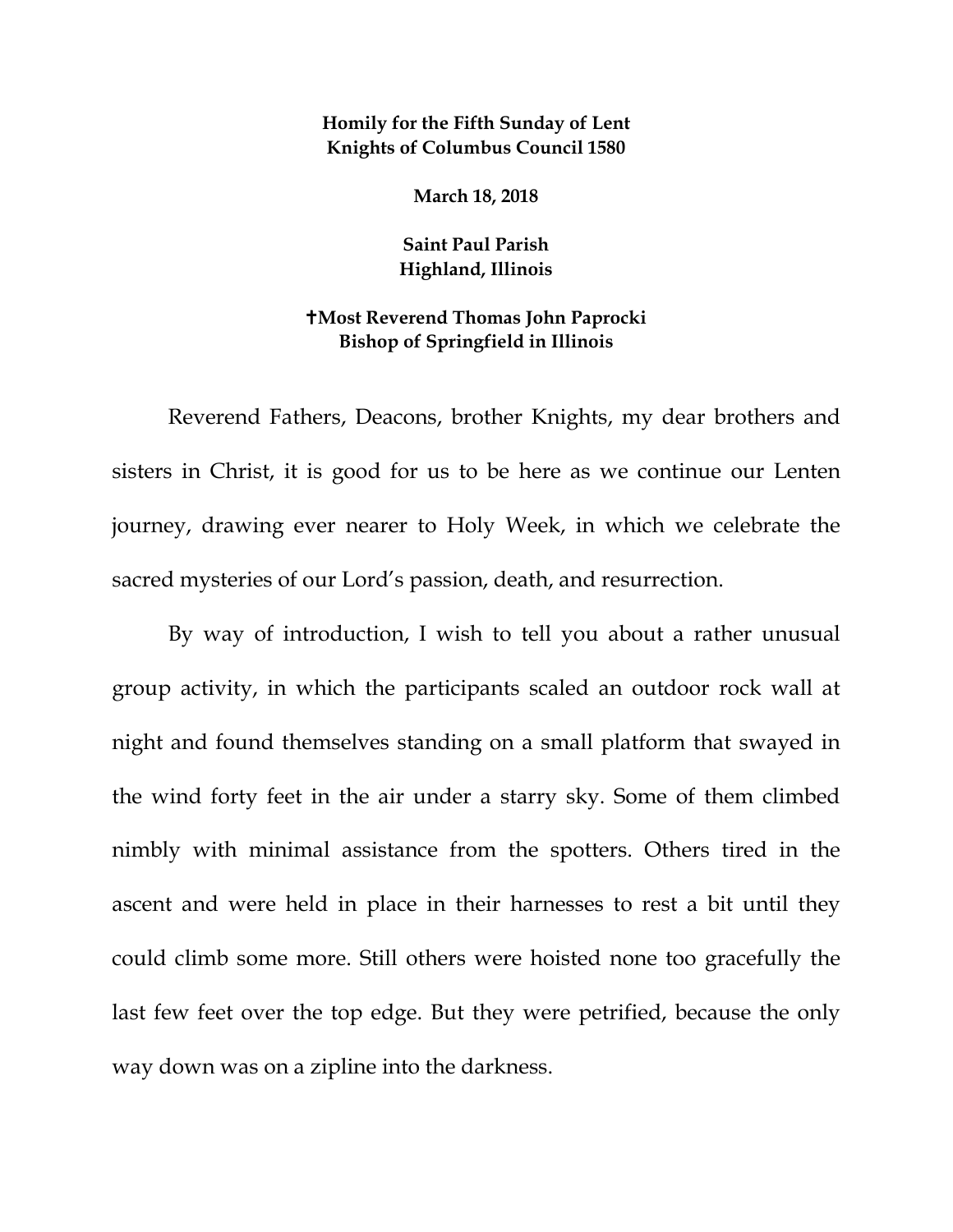While this may sound like some sort of exercise on a ninja warrior television show, it was not. Rather, it was an activity at a camp for grieving families who had experienced the death of a child. Each participant was experiencing an overwhelming sense of grief and, together, they were trying to make sense of their loss and regain control over their lives.

After the rock climbing and zipline exercise, the families gathered around a fire to reflect on their experiences. This group of fathers, mothers and siblings, previously strangers, were brought together and formed a community due to having suffered the loss of a child in their families. Until then, each had been trying to deal with his or her loss individually. But through their participation in this camp, together they learned how, once again, to separate the distractions that surrounded them from their thoughts, so that they might listen to our Lord and allow Him to fill their hearts and lives with comfort.

During the time spent reflecting on their experience, one teen said that jumping off the wall and trusting the zipline to carry her to a soft landing gave her the courage to enter the darkness of her grief following her brother's death. A dad noted that he was unable to climb the wall on his own strength, but that the help from the spotters and the shouts of

2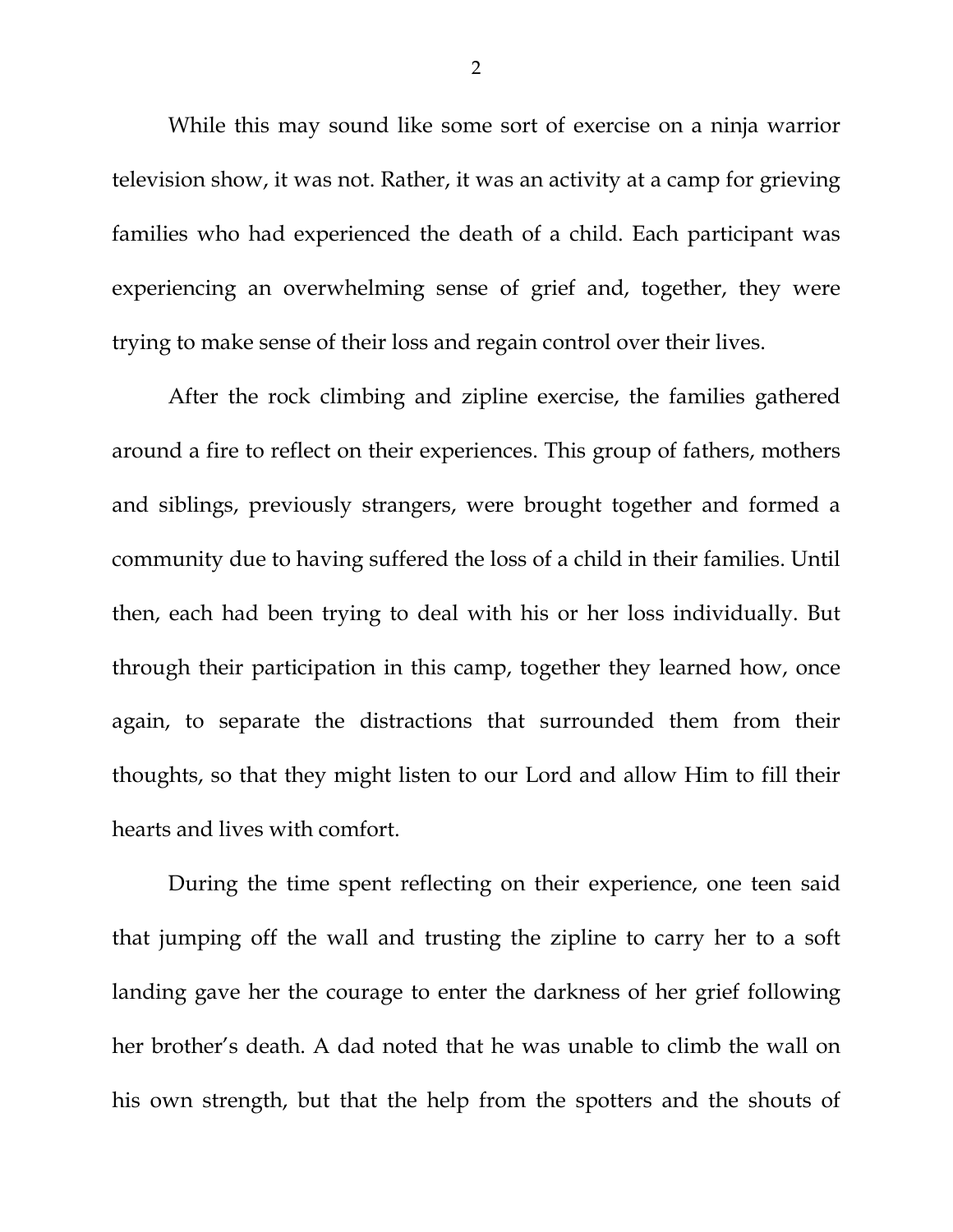encouragement from the group helped him do it. He now realized that he needed companions on the journey through paralyzing grief or he would get stuck there alone. One mom said that she was still too sad to talk about her struggle as she could not put it into words. After a few moments of silence, her young son said, "Yes, Mom, you're not ready yet. But we'll be here when you are."

While we may or may not at this time be experiencing the sort of grief described in this story, each of us has experienced some sort of grief, loss or suffering at some point in our lives. Whether it is favorite things that get broken, teams we do not make, jobs we do not get, dreams delayed or abandoned, broken relationships, or the death of a loved one, we all have suffered in some way. But each of these circumstances in which we experience loss provides us with an opportunity to die to ourselves and our will so that God might transform our lives.

My dear brothers and sisters in Christ, as we prepare to enter into Jesus' passion and death during Holy week, the question that we must ask ourselves is whether we, like the people in the story, are ready to allow God to break through whatever is holding us back in order to live ever

3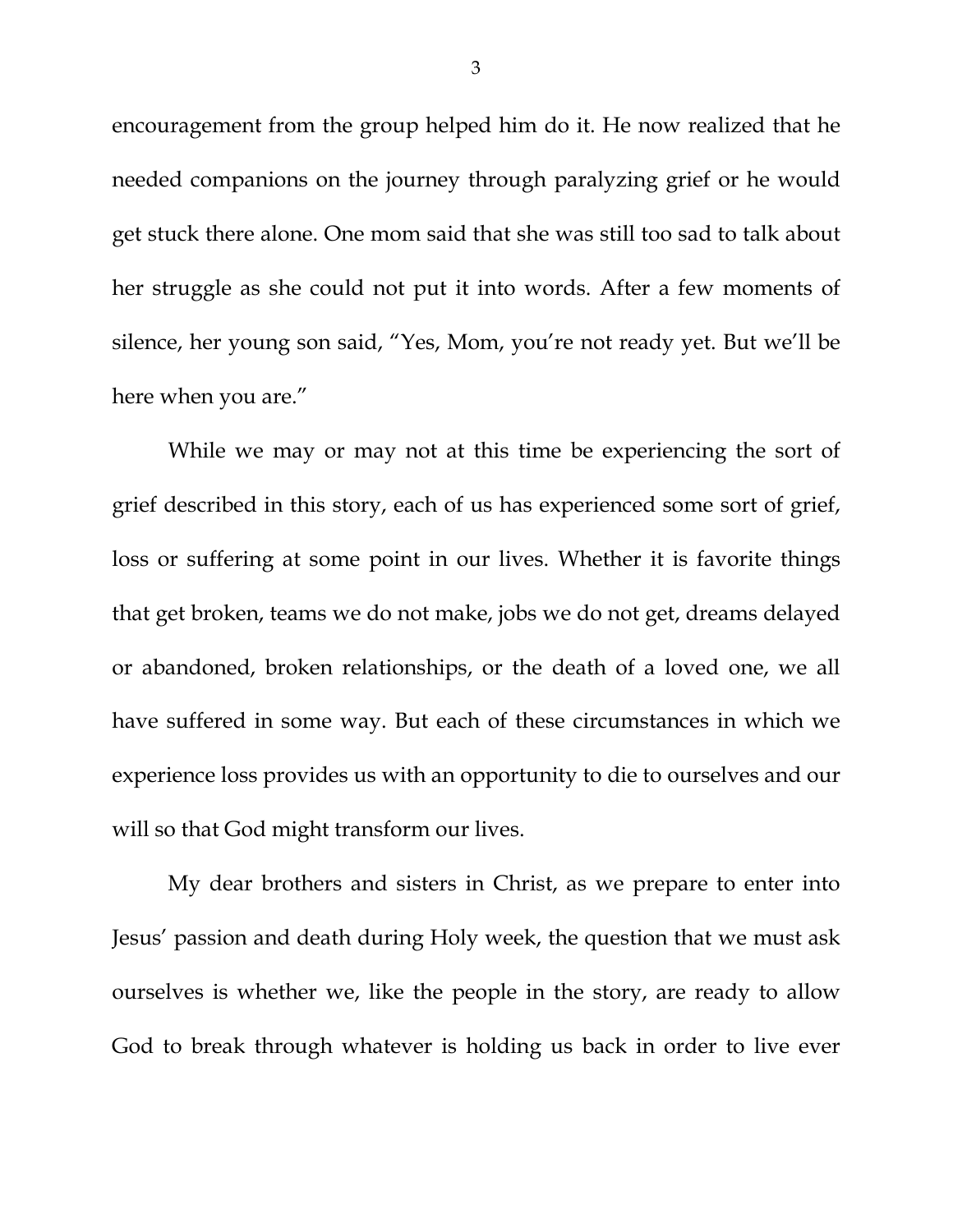more faithfully as His disciples both as a community of faith and as individual believers.

Our readings today point out two very important aspects of the spiritual life that I hope will help us break through the barriers that keep us from living as Christ's disciples. In our Gospel today, we hear a recounting of the events leading up to the passion and death of our Lord, in which Jesus clearly could have chosen to avoid the suffering that He was about to endure. But rather than avoiding it, He embraced the suffering in order to fulfil His salvific mission. May we learn from our Lord and embrace the moments of suffering that we encounter throughout our lives, uniting them to His suffering on the Cross, so that they might be occasions of grace and lead us into a deeper relationship with Him.

In our first reading, the prophet Jeremiah remembers how, as they became more self-reliant and prosperous, the Israelite people had forgotten the original blessing that God established with them. In fact, they went so far as to place their faith in other gods. But, God in His loving providence does not reject them or give up on them. Quite the contrary, He desires to wipe clean the slate and enter into a new covenant with them. So too does